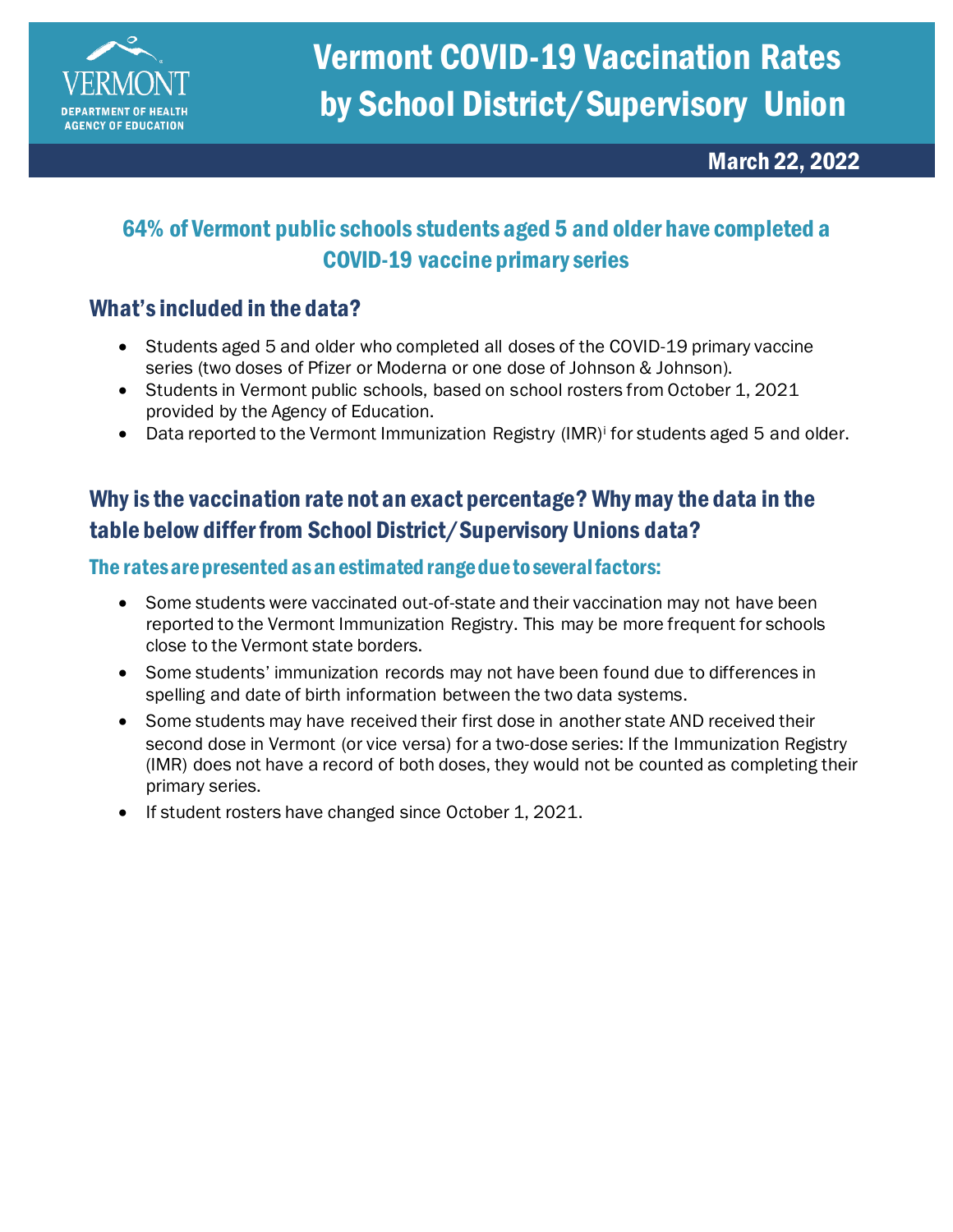# Percent of Vermont students aged 5 and older who completed a COVID-19 vaccine primary series, by School District/Supervisory Union

|                                               | Percent of students who      |
|-----------------------------------------------|------------------------------|
|                                               | completed a COVID-19 vaccine |
| <b>School District/Supervisory Union</b>      | primary series               |
| <b>ADDISON CENTRAL SU</b>                     | 50-79%                       |
| <b>ADDISON NORTHWEST SD</b>                   | 50-79%                       |
| <b>BARRE SU</b>                               | 50-79%                       |
| <b>BENNINGTON RUTLAND SU</b>                  | 50-79%                       |
| <b>BURLINGTON SD</b>                          | 50-79%                       |
| CALEDONIA CENTRAL SU                          | 50-79%*                      |
| <b>CENTRAL VERMONT SU</b>                     | 50-79%                       |
| CHAMPLAIN VALLEY SUPERVISORY DISTRICT         | 80% or higher                |
| <b>COLCHESTER SD</b>                          | 50-79%                       |
| <b>ESSEX NORTH SU</b>                         | less than 50%*               |
| ESSEX-WESTFORD SUPERVISORY DISTRICT           | 80% or higher                |
| <b>FRANKLIN NORTHEAST SU</b>                  | less than 50%                |
| <b>FRANKLIN WEST SU</b>                       | 50-79%                       |
| <b>GRAND ISLE SU</b>                          | 50-79%                       |
| <b>GREATER RUTLAND COUNTY SU</b>              | 50-79%                       |
| <b>HARTFORD SD</b>                            | 50-79%*                      |
| HARWOOD UNIFIED UNION SD                      | 80% or higher                |
| KINGDOM EAST SUPERVISORY DISTRICT             | less than 50%                |
| <b>LAMOILLE NORTH SU</b>                      | 50-79%                       |
| <b>LAMOILLE SOUTH SU</b>                      | 50-79%                       |
| <b>MAPLE RUN SD</b>                           | 50-79%                       |
| MILL RIVER UNIFIED UNION SUPERVISORY DISTRICT | 50-79%                       |
| <b>MILTON SD</b>                              | 50-79%                       |
| MISSISQUOI VALLEY SCHOOL DISTRICT             | 50-79%                       |
| MONTPELIER-ROXBURY SD                         | 80% or higher                |
| MT ABRAHAM UNIFIED SCHOOL DISTRICT            | 50-79%                       |
| MT MANSFIELD UNIFIED UNION SD                 | 80% or higher                |
| NORTH COUNTRY SU                              | less than 50%                |
| <b>ORANGE EAST SU</b>                         | 50-79%*                      |
| ORANGE SOUTHWEST SU                           | 50-79%                       |
| ORLEANS CENTRAL SU                            | less than 50%                |
| ORLEANS SOUTHWEST SU                          | 50-79%                       |
| RIVENDELL INTERSTATE SD                       | less than 50%*               |
| RUTLAND CITY SU                               | 50-79%                       |
| RUTLAND NORTHEAST SU                          | 50-79%                       |
| <b>SAU 70</b>                                 | 50-79%                       |
| SLATE VALLEY UNIFIED UNION SCHOOL DISTRICT    | less than 50%                |